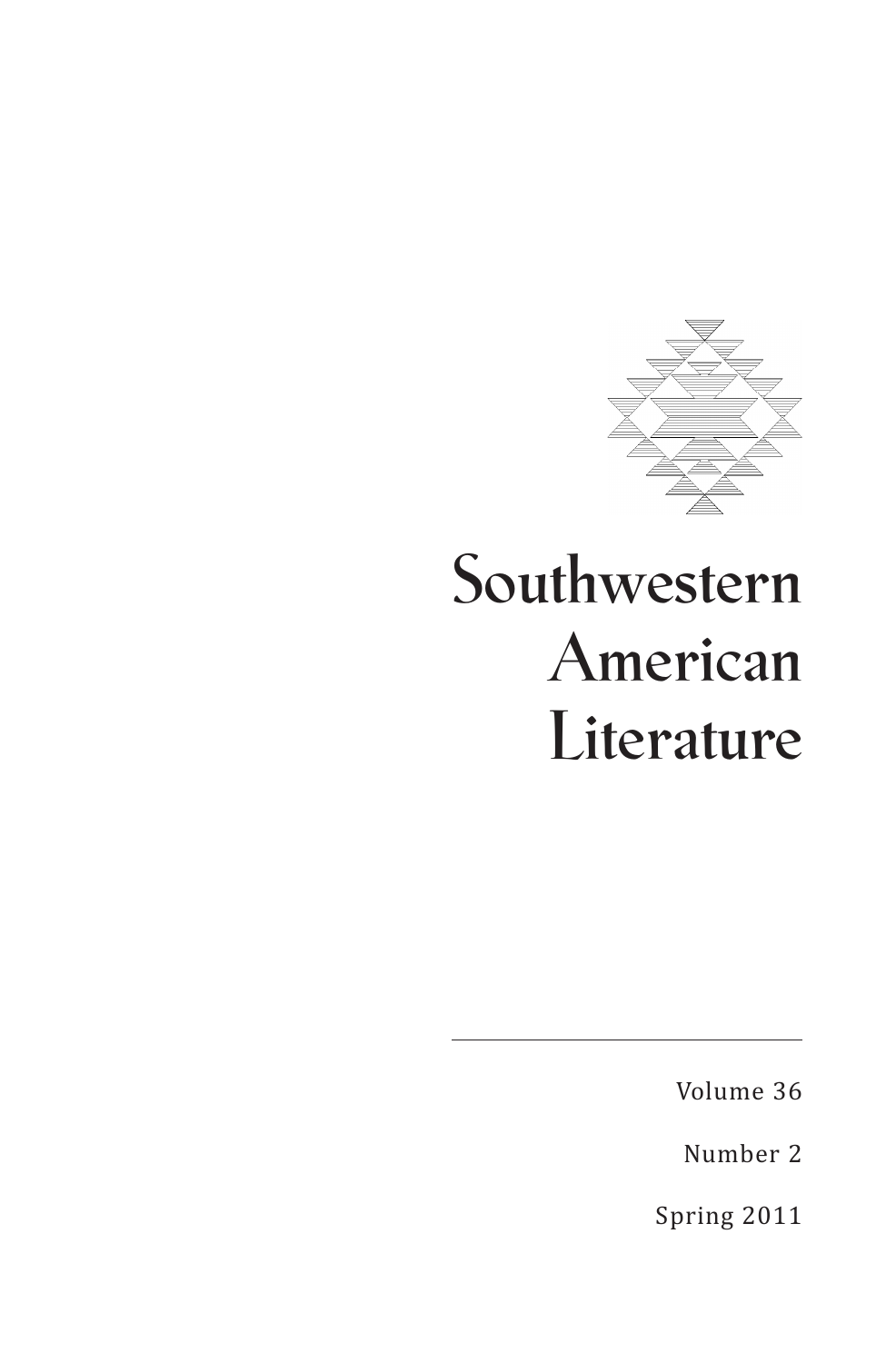## **Southwestern American Literature**

Volume 36 Number 2 Spring 2011

Editors Mark Busby Dick Heaberlin

Assistant Editor Twister Marquiss

Editorial Associate Linda Busby

Editorial Assistant / Business Manager Tammy Gonzales

Editorial Interns Jennifer Cleveland Katrina Decker Erin Greener Faylita Hicks Vanessa Johnson David Latham David Norman Cedric Synnestvedt Gayle Williams

Editorial Advisors Collin Bost Jason Coates John Dean Chad Hammett Jack Kaulfus Tessa Mann David Meischen Sarah Morrison

Student Assistants Jamie Alas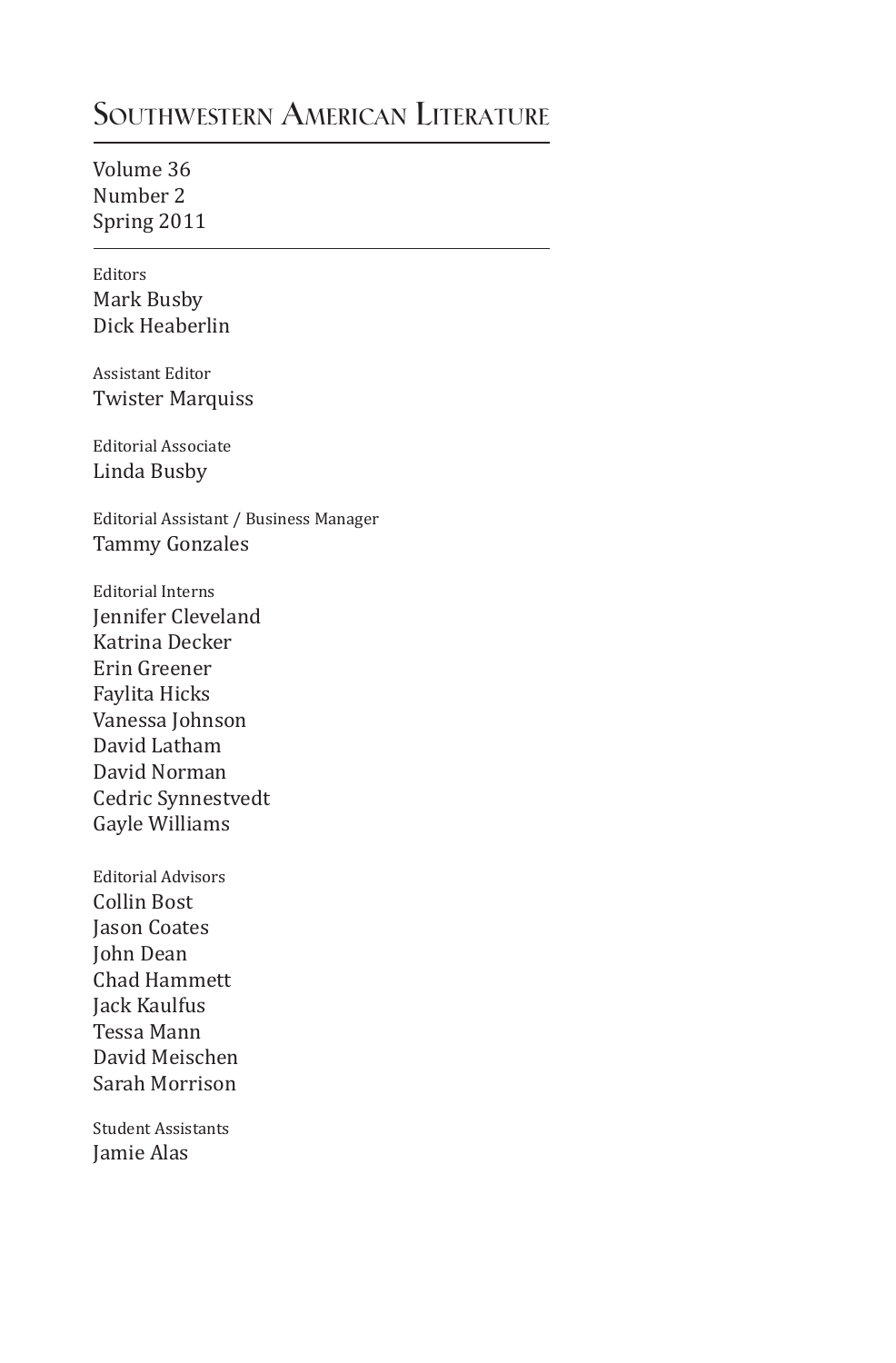

### Spring 2011

| <b>Editors' Note</b><br>Mark Busby<br>Dick Heaberlin | 7  | A Season of Extremes                                                                                      |
|------------------------------------------------------|----|-----------------------------------------------------------------------------------------------------------|
| <b>Nonfiction</b><br>Petra Mundik                    | 9  | The Illusion of Proximity:<br>The Ex-Priest and the Heretic<br>in Cormac McCarthy's The Crossing: Book II |
| Roger Walton Jones                                   |    | 35 Where Words Fail:<br>The Significance of Gus' Enigmatic Sign<br>in Larry McMurtry's Lonesome Dove      |
| <b>Robert Murray Davis</b>                           | 47 | <b>Borders</b>                                                                                            |
| <b>Fiction</b><br>Michael McGuire                    | 53 | Que Dios Te Acompañe                                                                                      |
| <b>Poetry</b><br>Jennifer Givhan                     | 67 | La Muerte Viviendo                                                                                        |
|                                                      | 68 | <b>Buried Child</b>                                                                                       |
|                                                      | 71 | The <i>Henna</i> Poems                                                                                    |
| June Sylvester Saraceno                              | 76 | Mrs. Robinson Takes a Night Class                                                                         |
|                                                      | 78 | Xantippe Confides in Her Neighbor                                                                         |
| <b>Book Reviews</b><br><b>Robert Murray Davis</b>    | 79 | Hell on the Range:<br>A Story of Honor, Conscience,<br>and the American West<br>by Daniel J. Herman       |
|                                                      | 81 | Indigenous Albuquerque<br>by Myla Vicente Carpio                                                          |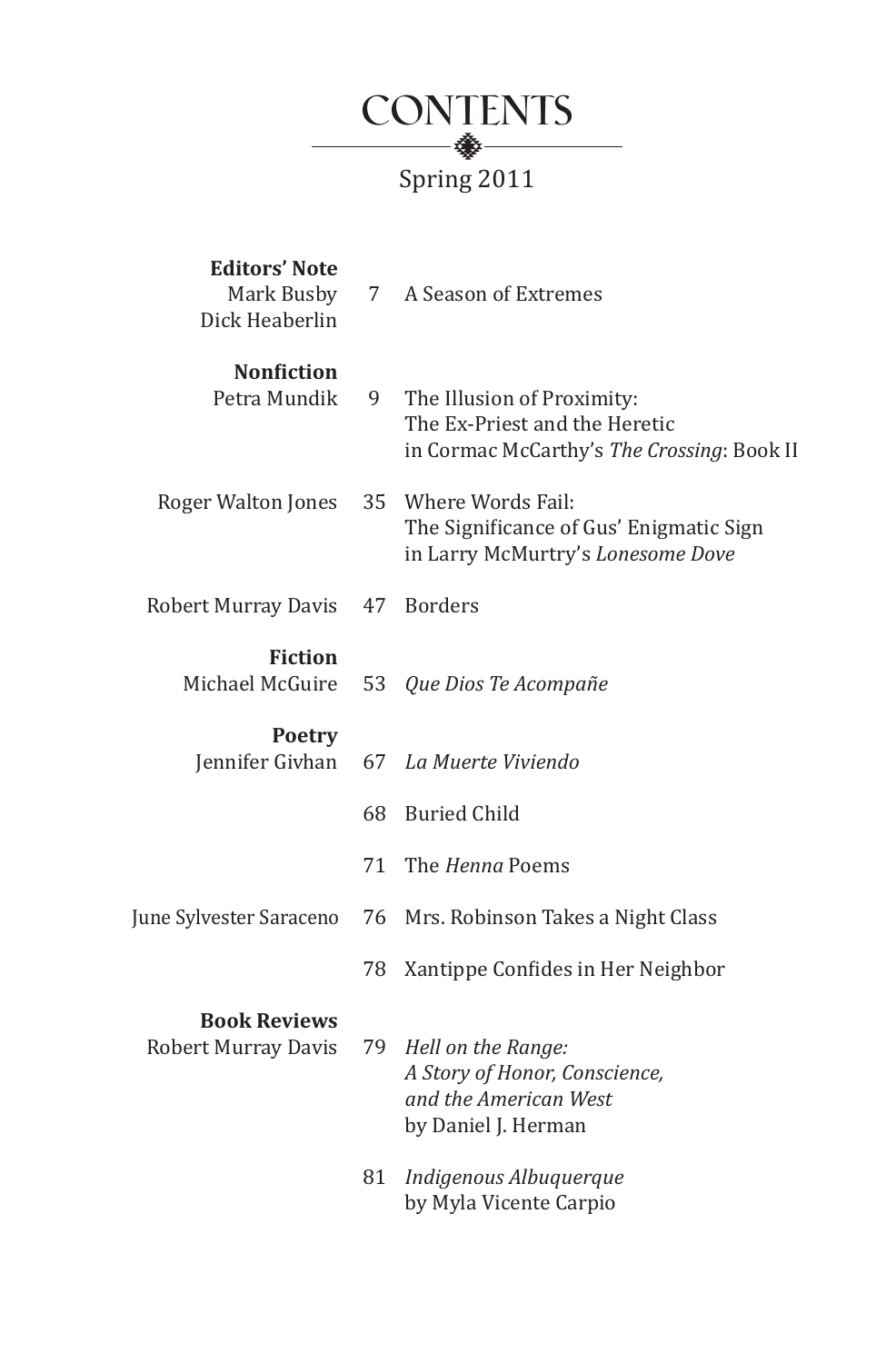| David Norman        | 82 | Amexica: War Along the Borderline<br>by Ed Vulliamy                                                   |
|---------------------|----|-------------------------------------------------------------------------------------------------------|
| James Wright        |    | 85 Smeltertown:<br>Making and Remembering<br>a Southwest Border Community<br>by Monica Perales        |
| Kerry Fine          | 87 | Cities and Nature in the American West<br>edited by Char Miller                                       |
| David Cremean       | 88 | Murder City:<br>Ciudad Juárez and the Global Economy's<br>New Killing Fields<br>by Charles Bowden     |
|                     |    | Dreamland: The Way Out of Juárez<br>by Charles Bowden,<br>drawings by Alice Leora Briggs              |
| <b>Gene Fowler</b>  | 92 | Land Arts of the American West<br>by Chris Taylor and Bill Gilbert                                    |
|                     |    | Misplaced Objects<br>by Silvia Spitta                                                                 |
| Joseph McDade       | 95 | Playing in Shadows:<br>Texas and Negro League Baseball<br>by Rob Fink                                 |
|                     |    | Our White Boy<br>by Jerry Craft with Kathleen Sullivan                                                |
| James Wright        | 98 | The Literatures of the U.S.-Mexican War:<br>Narrative, Time and Identity<br>by Jaime Javier Rodríguez |
| Octavio Quintanilla |    | 100 The Naked Rainbow and Other Stories/<br>El arco iris desnudo y Otros Cuentos<br>by Nasario García |
| Joseph D. Haske     |    | 103 Américo Paredes:<br>In His Own Words, an Authorized Biography<br>by Manuel F. Medrano             |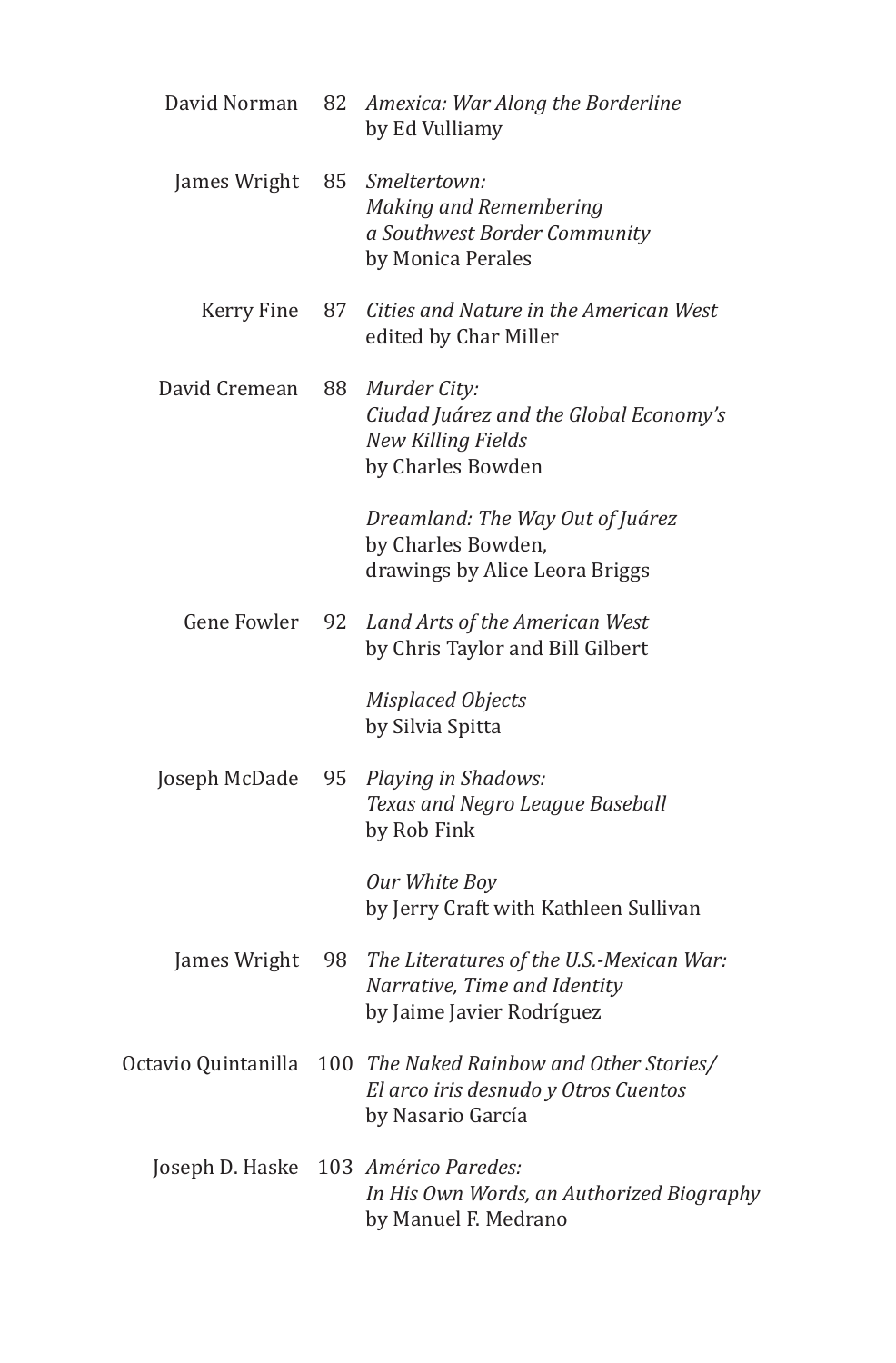- Herb Thompson 105 *A Violent Conscience: Essays on the Fiction of James Lee Burke* edited by Leonard Engel J. Boyer 107 *Mentor: A Memoir* by Tom Grimes Clay Reynolds 109 *One Day the Wind Changed: Stories* by Tracy Daugherty Herb Thompson 112 *Far Bright Star: A Novel* by Robert Olmstead 113 *Best of the West 2010: New Stories from the Wide Side of the Missouri* edited by James Thomas and D. Seth Horton Jennifer Belcik 115 *Adamantin*e by Shin Yu Pai
	- 118 *Pima Road Notebook: Poems* by Keith Ekiss

**Contributors** 122



1971 · 2011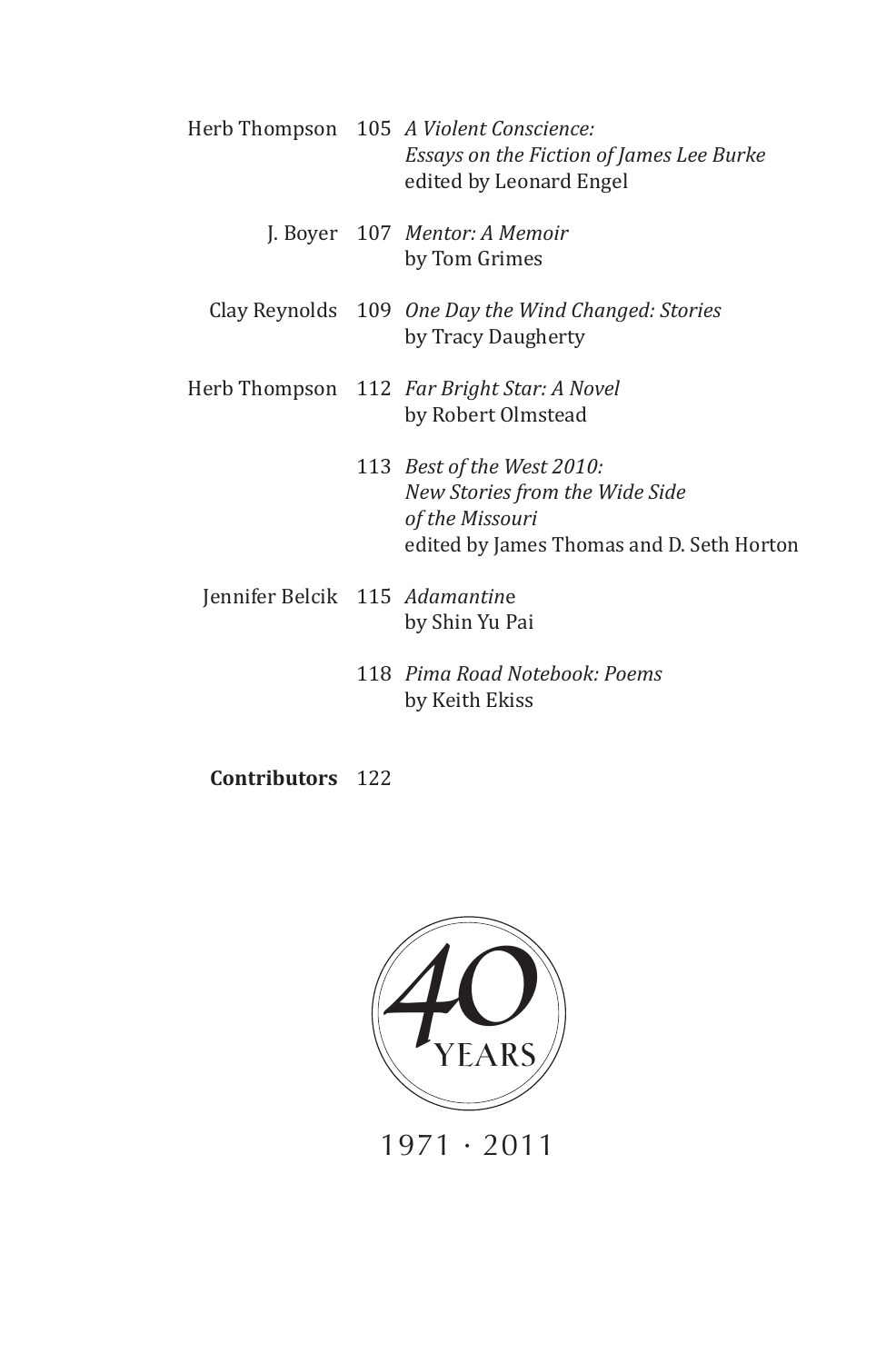# **Contributors**



#### **Robert Murray Davis | Arizona**

Robert Murray Davis' most recent book is *Born-Again Skeptic & Other Valedictions* (Mongrel Empire, 2011). He is editing Evelyn Waugh's *Brideshead Revisited* for the Oxford University Press Collected Works and is working on a book about the Jemez valley of New Mexico, working title "Unconforming Layers: Peoples of the Jemez."



#### **Jennifer Givhan | California**

Jennifer Suzanne Givhan is a Mexican American poet who grew up in the Imperial Valley, a small, border community in the Southern California desert. She earned an M.A. in English literature at California State University, Fullerton, where she was the recipient of the Graduate Equity Fellowship. Her poems have appeared or are forthcoming in *Verdad, Dash, Caesura, Mom Writer's Literary Magazine, Third Wednesday, Cutthroat, Pinyon, Earth's Daughters, Rockhurst Review, Palabra, Prick of the Spindle*, *Mothering Magazine*, *Autumn Sky Poetry*, *Xenith*, *Write This, River Poets Journal*, and *The Los Angeles Review*. Givhan was the November 2010 poet of the month at Moontide Press and the 2010 recipient of the Emerging Voices Fellowship in Poetry through PEN Center USA. Currently, she teaches composition through Western New Mexico University and Chicana literature at Cerritos College.



#### **Roger Walton Jones | Texas**

Roger Walton Jones is the head of the Department of Humanities and Social/Behavorial Sciences at Ranger College. Long a lover of the work of Larry McMurtry, he is the author of numerous articles on the Texas author and a book titled *Larry McMurtry and the Victorian Novel*. He is the current area head of the Popular American Authors section for PCA/ACA.



#### **Michael McGuire | Mexico**

Michael McGuire has visited the prison, seen the facial reconstructions in the lab of discovered persons, and fired a 9mm handgun at the police academy—all in Ciudad Juárez. His story collection, *The Ice Forest* (Marlboro Press, 1990)